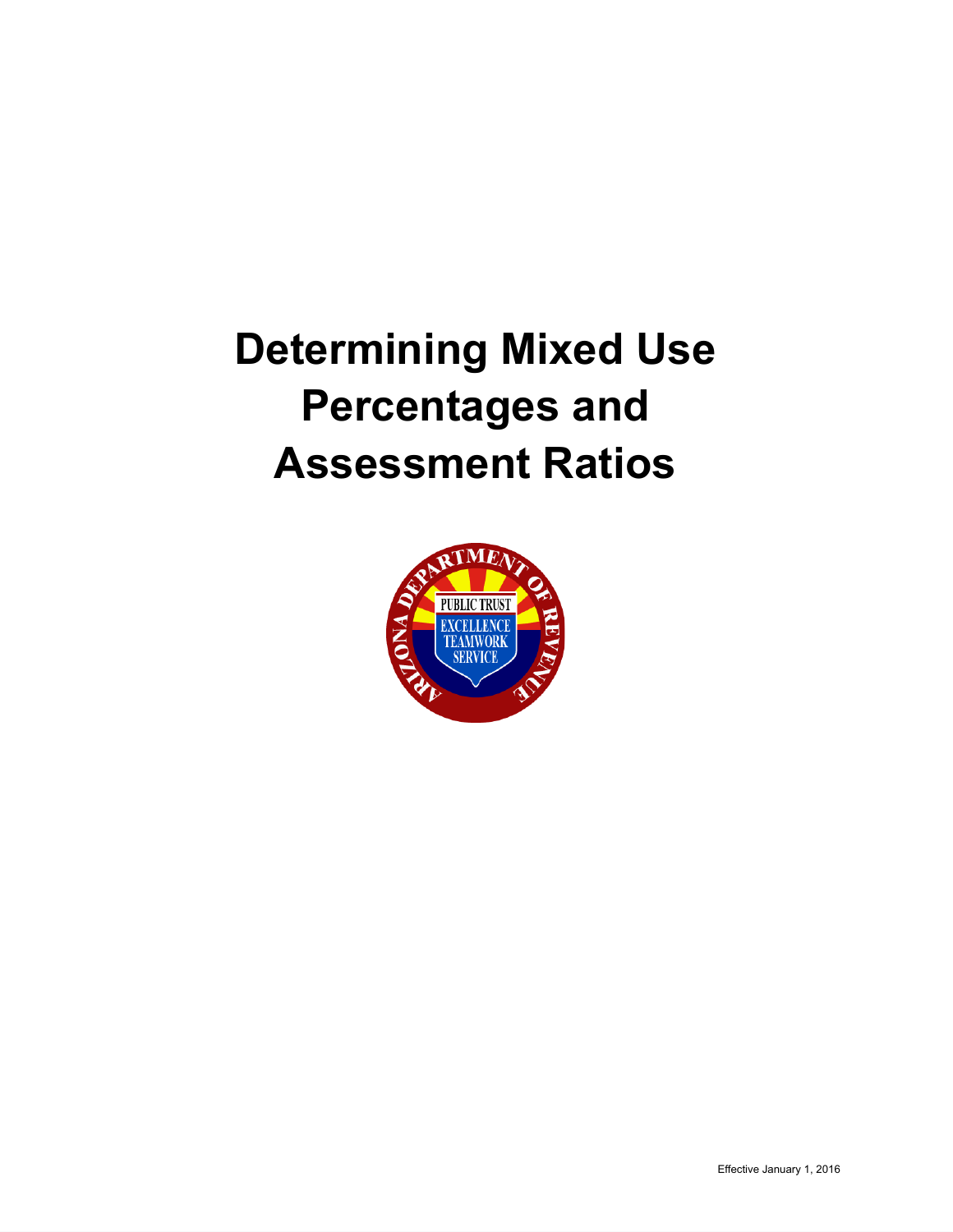## **Determining Mixed-Use Percentages and Assessment Ratios**

#### **Key Terminology for the Purposes of This Assessment Procedure**

The terms *parcel* and *property* are used interchangeably to mean a contiguous area of land within a legally described boundary under a single ownership identified by a unique assessor's tax parcel number.

*Property Classification* is the act or process of putting property into groups, based on established criteria, for purposes of taxation. *Property Class* refers to one of Arizona's nine statutorily-defined groups of properties identified by A.R.S. [42-12001](https://www.azleg.gov/viewDocument/?docName=http://www.azleg.gov/ars/42/12001.htm) through [42-12009.](https://www.azleg.gov/viewDocument/?docName=http://www.azleg.gov/ars/42/12009.htm)

A.R.S. [42-15001](https://www.azleg.gov/viewDocument/?docName=http://www.azleg.gov/ars/42/15001.htm) through [42-15009](https://www.azleg.gov/viewDocument/?docName=http://www.azleg.gov/ars/42/15009.htm) identify the assessment ratio assigned to each property class.

Many properties are simultaneously used for more than one purpose. These properties, referred to as *mixed-use properties*, must be classified proportionally in the appropriate property classification, or property class, for each use occurring on a property. Each part of a property used for a different purpose must be valued and assessed according to the statutory standards for each category of property use. Care must be exercised in calculating the assessment ratios that are applied to full cash values (FCVs) and limited property values (LPVs) when dealing with a property to which two or more property classifications apply. Caution must also be taken in order to avoid any erroneous overall assessment ratios being applied to mixed-use properties.

For example, a property which is used primarily for a "qualified" agricultural purpose, but which also has a commercial use on part of the property, must be classified as a class two property (for the agricultural use portion) and as a class one property (for the commercial use portion). Even though most of the property's land may be used for an agricultural purpose, the entire property does not qualify for a "qualified" agricultural use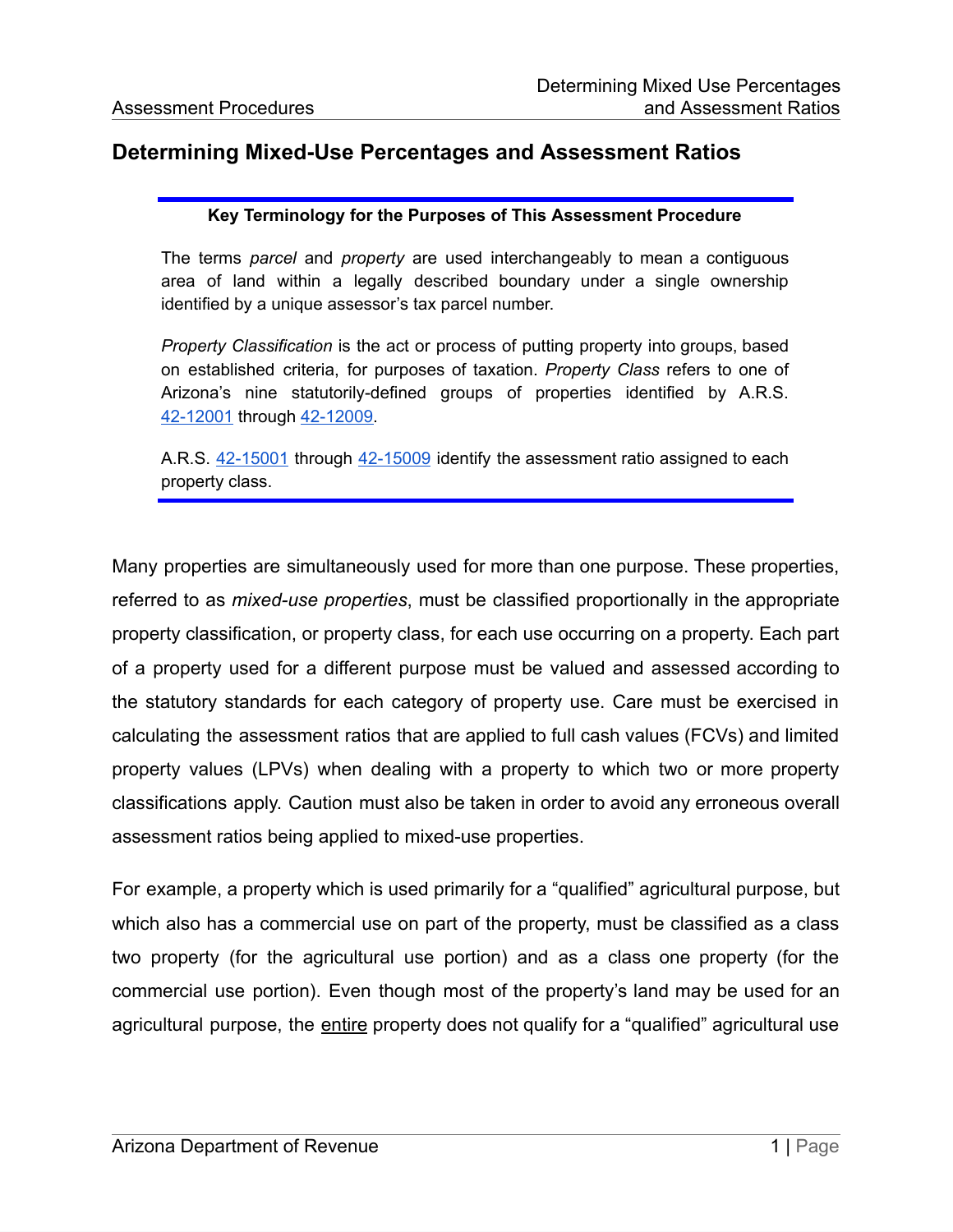property classification, or for application of the statutory land valuation procedure. Each part of the property must be classified according to its current use.

## **Statutory Authority**

A.R.S. [42-15010](https://www.azleg.gov/viewDocument/?docName=http://www.azleg.gov/ars/42/15010.htm) states: "In preparing the tax rolls, the county assessor shall apply the appropriate percentage to the full cash value or limited property value of property, as applicable, to show the assessed valuation."

The procedure for calculating the "effective" (or overall) assessment ratio for a mixed-use property is described below. The effective assessment ratio is determined using the proportion of full cash value of the parcel(s) attributed to each use occurring on the property. Land area or other similar measures may not be used.

#### **Calculating Mixed-Use Percentages and Assessment Ratios**

- 1. Identify all of the current uses on the parcel and the property class appropriate for each use.
	- a) Identify the uses for the land and improvements separately.
- 2. Determine the FCV for the land in each property class occurring on the parcel.
	- a) Determine the percentage of the parcel's total land value that is devoted to each use by dividing the value attributed to each use by the total land FCV.
- 3. Develop the assessed value for each property class by multiplying the land's full cash value in each property class by the assessment ratio for that class, then adding the results. This recognizes the mixed-uses of the land.
- 4. Divide the total assessed value by the total land full cash value to arrive at the land's mixed-use assessment ratio.
- 5. Determine the full cash value for the improvements in each property class in the same manner used for the land's mixed-use calculation. This will develop the assessment ratio for the mixed-use as it applies to the improvements.
- 6. Add the full cash values and the assessed values for land and improvements for the parcel.
	- a) Divide the sum of the assessed values by the sum of the full cash values to yield the overall effective mixed-use assessment ratio for the parcel.
- 7. The limited property value is multiplied by the overall assessment ratio to arrive at the assessed limited property value for the parcel.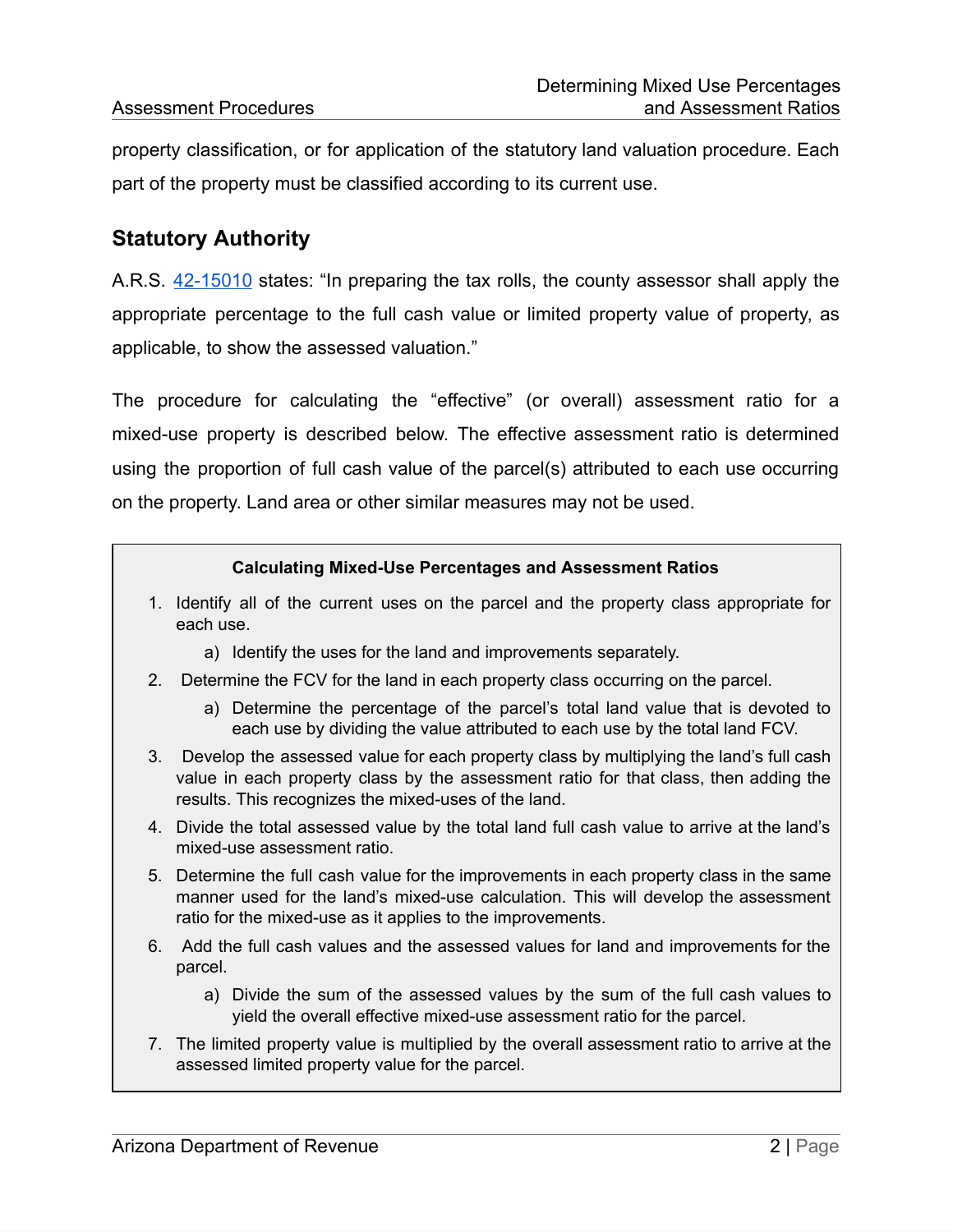## **Example 1:**

Property consists of approximately 100 acres. Total full cash value (FCV) of entire property is \$787,284. The full cash value of the land is \$418,400. Sixty-two percent (62%) of the land value is attributed to class two property (assessment ratio 15%); 38% is attributed to class three property (assessment ratio 10%). The full cash value of the improvement is \$368,884. Forty-eight percent (48%) of the improvement FCV is attributed to class three property (assessment ratio 10%); fifty-two percent (52%) of the improvement FCV is attributed to class two property (assessment ratio 15 %.) The total limited property value (LPV) of the entire property is \$635,881.

| Class 2 Land Assessment Ratio: 15%        | Current Land FCV: \$418,400 |
|-------------------------------------------|-----------------------------|
| Class 3 Improvement Assessment Ratio: 10% | Current Impr. FCV \$368,884 |

Determine allocation of land FCV by each use of property; multiply result by assessment ratio for each use.

| Land FCV Class Two   | $$418,400 \times 62\% = $259,408$ | $$259,408 \times .15 = $38,911$ |
|----------------------|-----------------------------------|---------------------------------|
| Land FCV Class Three | $$418,400 \times 38\% = $158,992$ | $$158,992 \times .10 = $15,899$ |

Divide sum of each parcel's land assessed value by the total land FCV to determine land assessed value ratio.

| Land Assessed Value       | $$38,911 + $15,899$     | $=$ \$54,810 |
|---------------------------|-------------------------|--------------|
| Land Assessed Value Ratio | $$54,810 \div $418,400$ | $=13.1\%$    |

Determine allocation of improvement FCV by each use of property; multiply result by the assessment ratio for each use.

| Improvement FCV Class Two                                     | $$368,884 \times 52\% = $191,820$ | $$191,820 \times .15 = $28,773$ |
|---------------------------------------------------------------|-----------------------------------|---------------------------------|
| Improvement FCV Class Three $$368,884 \times 48\% = $177,064$ |                                   | $$177,064 \times .10 = $17,706$ |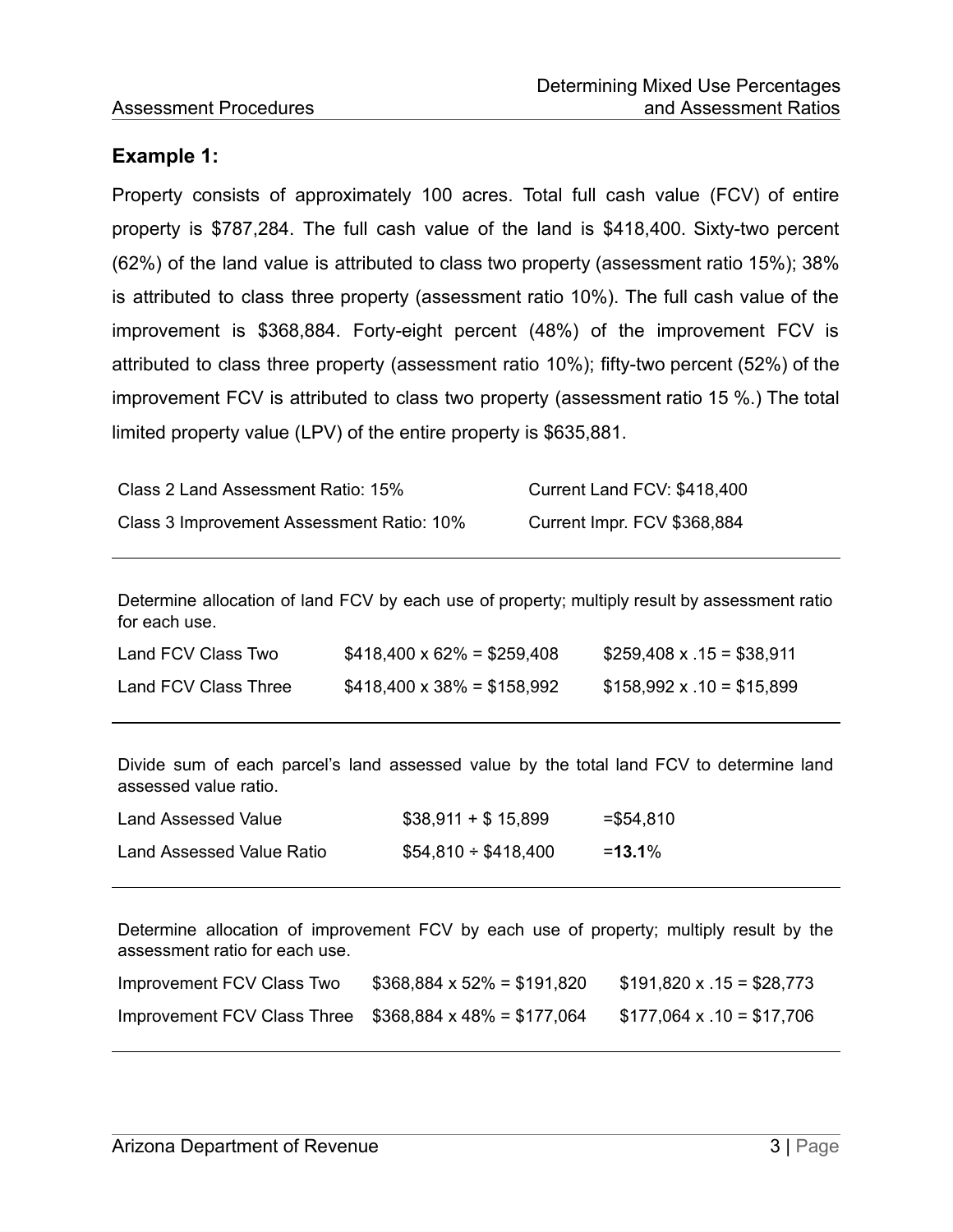Divide sum of each parcel's improvement assessed values by the total improvement FCV to determine the improvement assessed value ratio.

| Improvement Assessed Value       | $$28,773 + $17,706$     | $= $46,479$ |
|----------------------------------|-------------------------|-------------|
| Improvement Assessed Value Ratio | $$46,479 \div $368,884$ | $=12.6\%$   |

Determine overall mixed-use assessed value ratio by adding overall values of the land and improvement properties.

| <b>Total Current FCV</b>      | \$787,284           |              |
|-------------------------------|---------------------|--------------|
| <b>Total Current LPV</b>      | \$635,881           |              |
| <b>Overall Assessed Value</b> | $$54,810 + $46,479$ | $= $101,289$ |

Divide total of assessed value of properties by total FCV of properties.

| Total Current Mixed-Use Ratio         | $$101,289 \div $787,284$ | $=12.9\%$ |
|---------------------------------------|--------------------------|-----------|
| <b>Current LPV Net Assessed Value</b> | \$635,881 x 12.9%        | =\$82,029 |
|                                       |                          |           |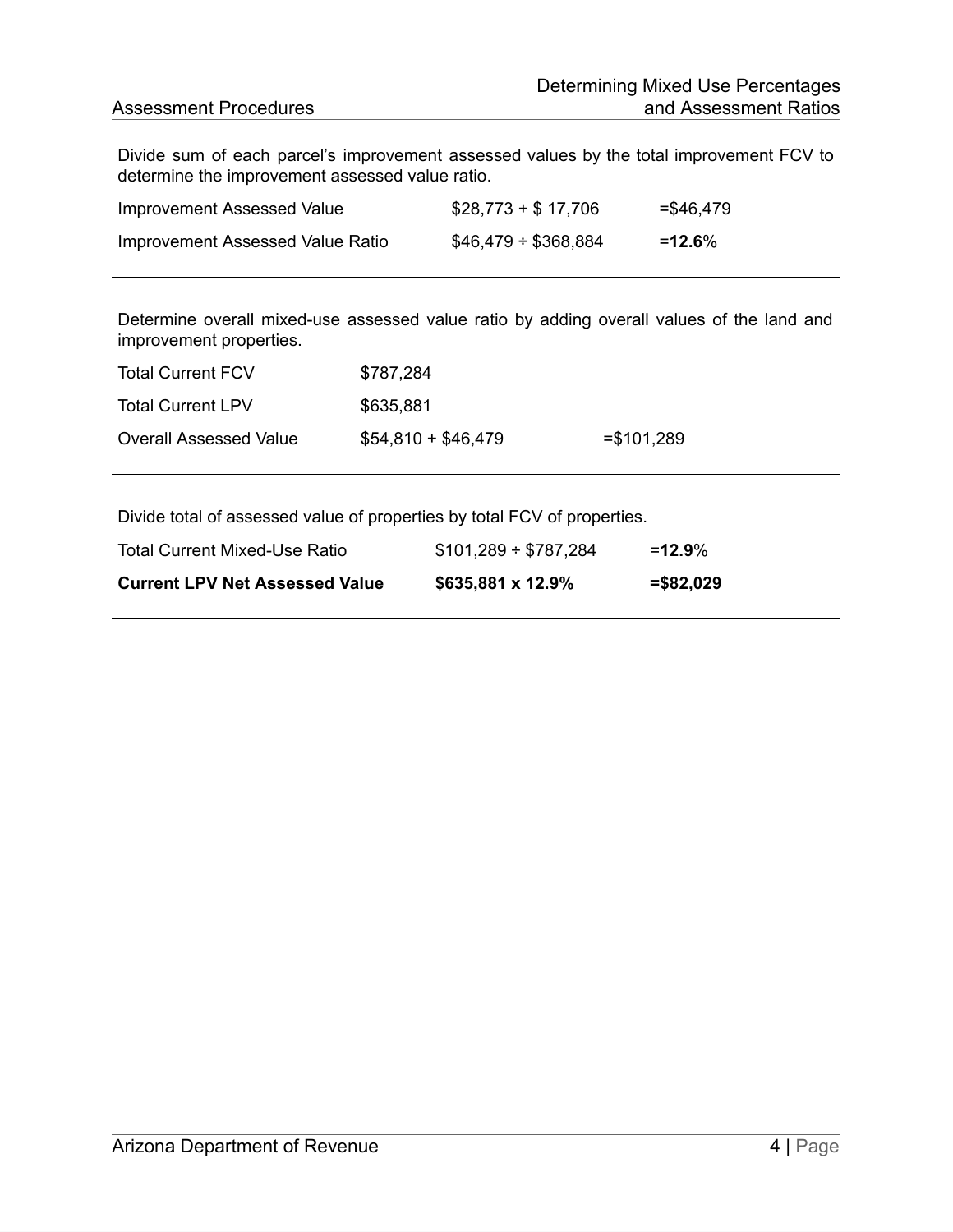### Assessment Procedures

## **Example 2:**

| Total Land Full Cash Value: \$125,000 |                          |                         |              |  |
|---------------------------------------|--------------------------|-------------------------|--------------|--|
| Commercial use                        | 1 acre $(43,560$ sq. f.) | 1 acre (43,560 sq. ft.) | $= $75,000$  |  |
| Agricultural use                      | 50 acres                 | x \$1,000/acre          | $= $,50,000$ |  |
|                                       |                          |                         | $= $125,000$ |  |

#### **Percent of Use by Value in Each Property Class**

| Agricultural use | \$50,000   | $*$ \$125,000 |          | $=.400$                 |
|------------------|------------|---------------|----------|-------------------------|
| Commercial use   | \$75,000   | $*$ \$125,000 |          | $= 600$                 |
|                  |            | Assessment    | Assessed | Land Mixed-Use          |
| Land Use         | Land Value | Ratio         | Value    | Assessment Ratio        |
| Agricultural use | \$50,000   | x.15          | \$7,500  |                         |
| Commercial use   | \$75,000   | x.18          | \$13,500 |                         |
|                  |            |               | \$21,000 | $\div$ \$125,000 = .168 |

#### **Improvement Mixed-Use Calculation**

| Commercial use FCV:    | \$88,000  |
|------------------------|-----------|
| Agricultural use FCV:  | \$52,000  |
| Total Improvement FCV: | \$140,000 |

#### **Percent of Use by Value in Each Property Class:**

| Agricultural Use: | $$52,000 \div $140,000 =$ | .371 |
|-------------------|---------------------------|------|
| Commercial Use:   | $$88,000 \div $140,000 =$ | .629 |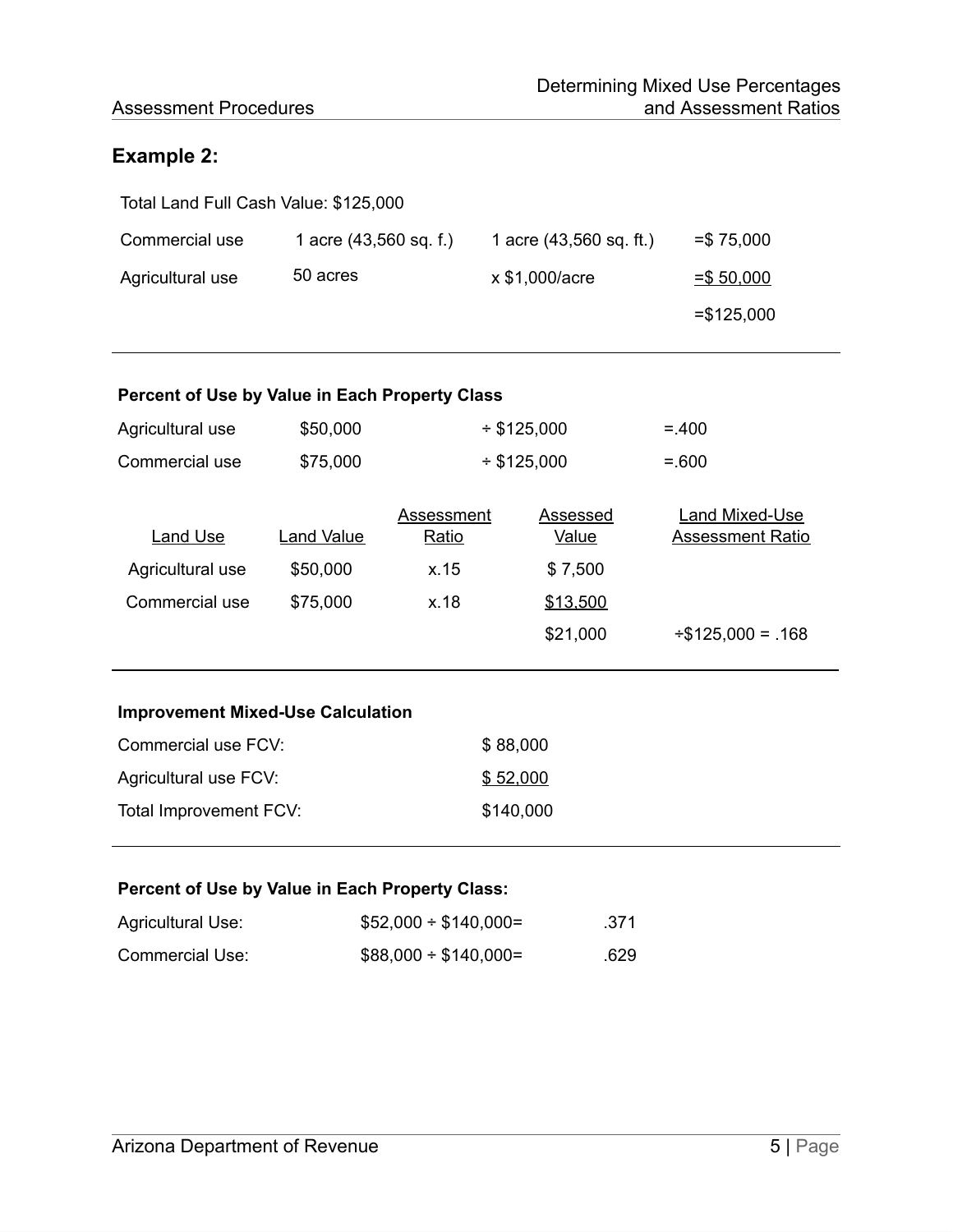| <b>Improvement Use</b> | <u>Imp. Value</u> | Assessment<br>Ratio | Assessed<br><b>Value</b> | <u>Imp. Mixed-Use</u><br><b>Assessment Ratio</b> |
|------------------------|-------------------|---------------------|--------------------------|--------------------------------------------------|
| Agricultural use:      | \$52,000          | .15                 | \$7,800                  |                                                  |
| Commercial use:        | \$88,000          | .18                 | \$15,840                 |                                                  |
|                        |                   |                     | \$23,640                 | $\div$ \$140,000 = 169                           |
|                        |                   |                     |                          |                                                  |

## **Overall Mixed-Use Assessment Ratio Calculation**

| Land FCV         | \$125,000        | Land Mixed-Use Assessed Value                  | \$21,000 |
|------------------|------------------|------------------------------------------------|----------|
| Improvement FCV  | \$140,000        | Improvement Mixed-Use Assessed Value           | \$23,640 |
| <b>Total FCV</b> | \$265,000        | <b>Total Assessed Value</b>                    | \$44,640 |
| <b>Total AV</b>  | <b>Total FCV</b> | Effective (Overall) Mixed-Use Assessment Ratio |          |
| $$44,640 \div$   | \$265,000        | $=$<br>.168                                    |          |
|                  |                  |                                                |          |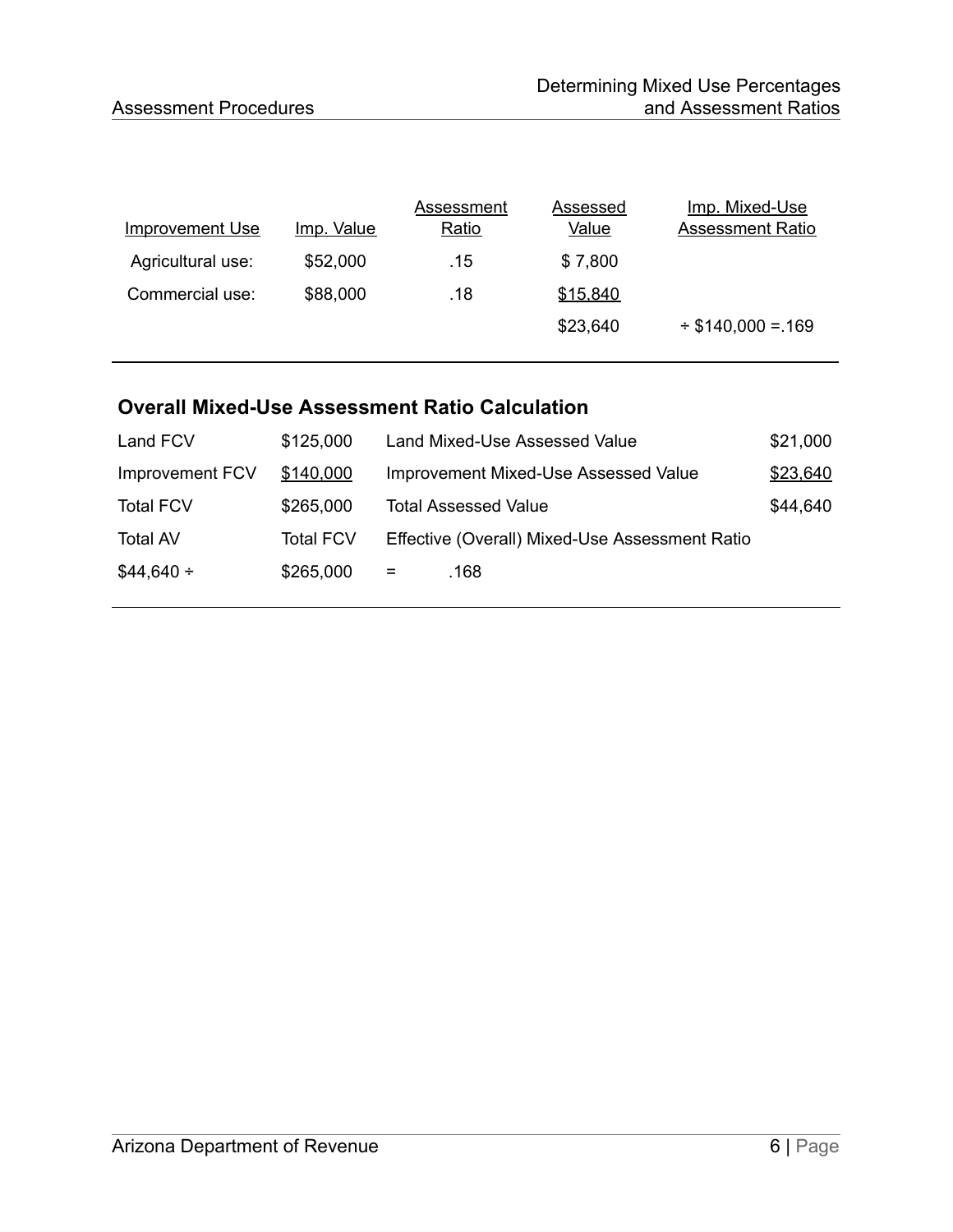## **Example 3:**

Property consists of a twenty-five acre citrus grove, a one-acre owner's homesite with residence, and two acres devoted to fruit sales and shipping. Local area market data indicates one-acre residential sites are valued at \$50,000; commercial land is valued at \$3 per square foot. "Qualified" agricultural land used for permanent crops is valued by the assessor at \$1,000 per acre. Improvements on the residential homesite consist of a single-family house with a detached garage valued at \$125,000.The commercial improvements consist of a warehouse, shipping docks, etc., valued at \$100,000. The agricultural improvements on the land consist only of mature citrus trees, which are valued at \$600 per acre.

#### **Land Mixed-Use Calculation:**

| <b>Residential Use:</b>           | 1 acre x   | \$50,000 / acre  | $= $50,000$  |
|-----------------------------------|------------|------------------|--------------|
| <b>Commercial Use:</b>            | 2 acres x  | \$3.00 / sq. ft. | $= $261,360$ |
| <b>Agricultural Use:</b>          | 25 acres x | \$1,000 / acre   | $=$ \$25,000 |
| <b>Total Land Full Cash Value</b> |            | 28 acres         | $= $336,360$ |

## **Percent of Use by Value in Each Property Class:**

| <b>Residential use</b> | \$50,000   |              | $\div$ \$336,360 = .149 |                         |
|------------------------|------------|--------------|-------------------------|-------------------------|
| Commercial use         | \$261,360  |              |                         | $\div$ \$336,360 = .777 |
| Agricultural use       | \$25,000   |              |                         | $\div$ \$336,360 = .074 |
|                        |            | Assessment   | Assessed                | Land Mixed-Use          |
| Land Use               | Land Value | <u>Ratio</u> | Value                   | <b>Assessment Ratio</b> |
| Residential use        | \$50,000   | x.10         | \$5,000                 |                         |
| Commercial use         | \$261,360  | x.18         | \$47,045                |                         |
| Agricultural use       | \$25,000   | X.15         | \$3,750                 |                         |
|                        |            |              | \$55,795                | $\div$ 336,360 = .166   |
|                        |            |              |                         |                         |